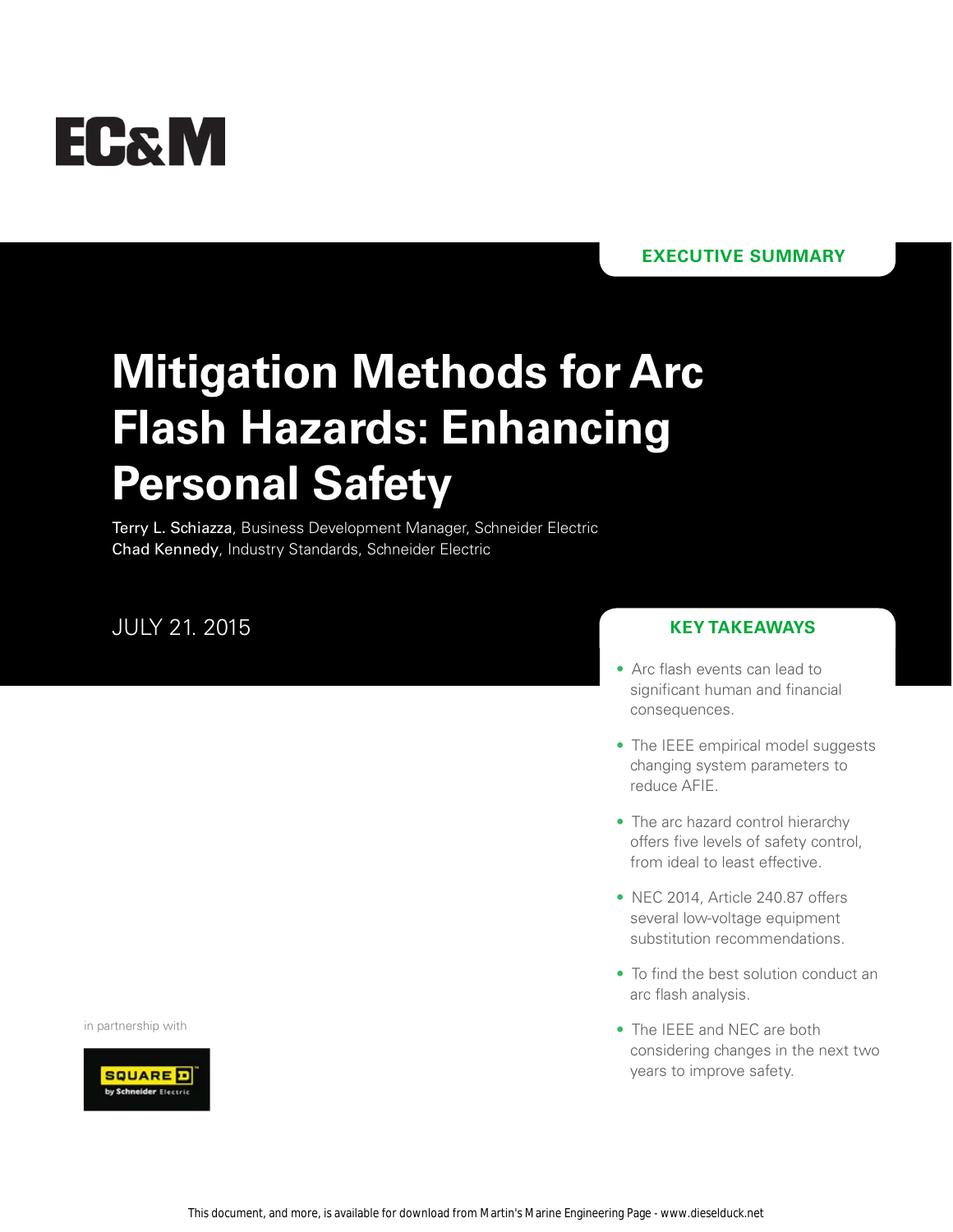# **OVERVIEW**

Arc flash hazards have been a key electrical safety concern for more than 30 years. The Institute of Electrical and Electronics Engineers (IEEE), National Electric Code (NEC), and National Fire Prevention Association (NFPA) have all developed regulations and recommendations to help decrease the number of occurrences and the impacts of these dangerous electrical events. Important changes to the IEEE and NEC regulations are coming within the next few years intended to further mitigate arc flash events.

# **CONTEXT**

Speakers from Schneider Electric discussed the stages of the arc flash incident, the parameters than can reduce the event, and the arc hazard control hierarchy. Proposed changes to the IEEE and NEC codes were shared.

## Key Takeaways

#### **Arc flash events can lead to significant human and financial consequences.**

Every day, between 5 and 10 arc flash explosions occur in electrical equipment in the United States. Annually, 2,000 patients are admitted to burn centers due to arc flash events.

### It's not if you have an arc flash event. It's when you have an event.

*Terry L. Schiazza*

These dangerous electrical events begin with a pressure event: the arc blast, but within milliseconds lead into the more commonly thought of arc flash thermal events, where cable, copper, and steel catch fire. Because of the exponential relationship between the energy involved in the event and the time, the longer the arc flash event goes on, the more damage involved.



### **The IEEE empirical model suggests changing system parameters to reduce AFIE.**

The IEEE 1584 empirical model offers a guide for performing arc flash incident energy (AFIE) calculations. These calculations include several parameters that can be changed to reduce the incident energy: system voltage, bolted fault current, the gap between conductors, and arcing time.

Changing arcing time is the best way to impact AFIE: decreasing the arcing time can reduce the clearing time of an incident to reduce the energy.

Lowering the bolted fault current leads to a lower arcing current, and the arcing current determines the arcing time. A lower arcing current can mean that overcurrent protective devices, which define arcing time, may take longer to trip due to inverse time-current characteristics.

The two other parameter changes (system voltage and the gap between conductors) are generally not practical. In most environments, it is often not practical to change the system voltage. Increasing the gap between conductors could reduce the incident energy, but it requires equipment construction changes, which most equipment manufacturers are unlikely to make.

**EC&M**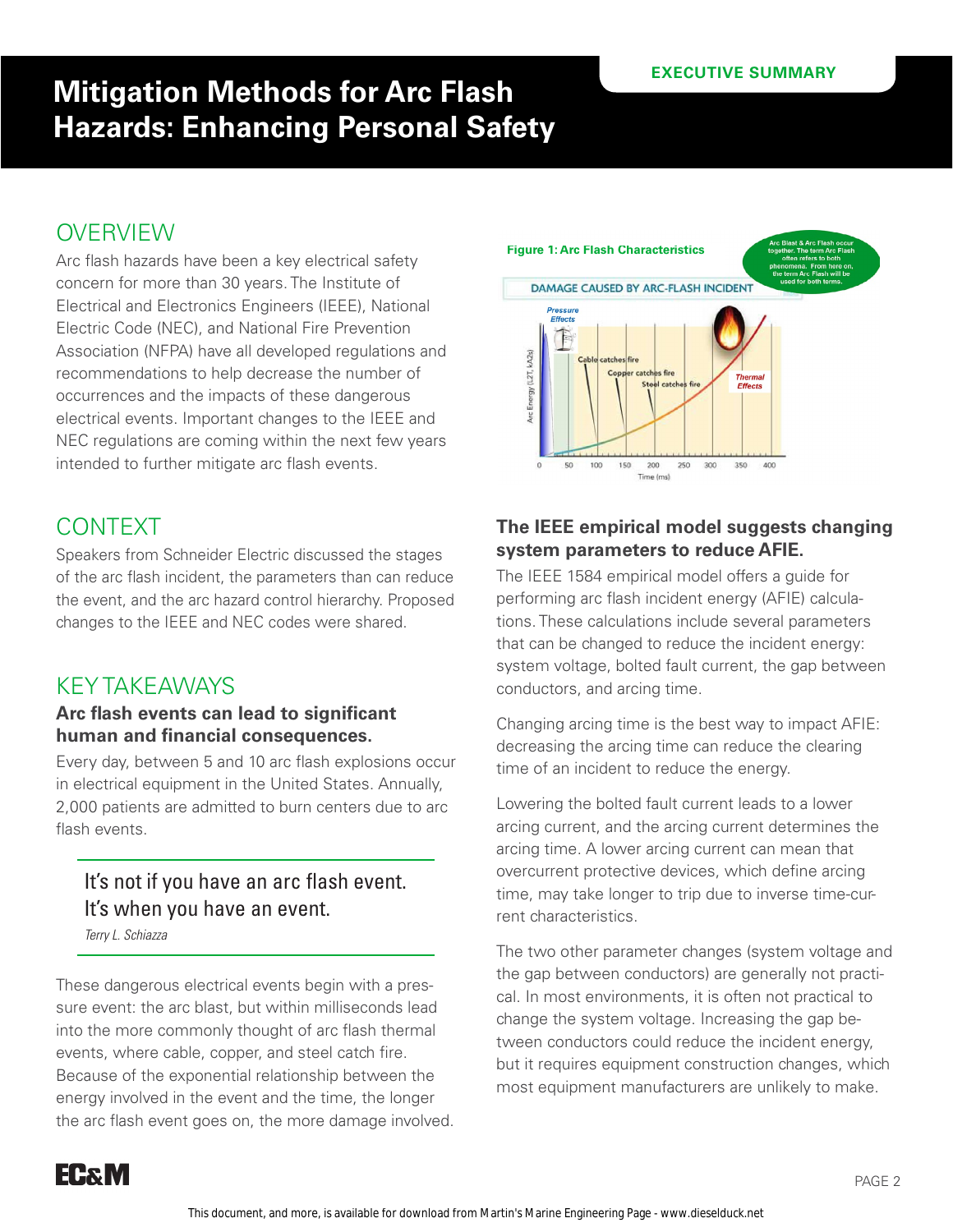#### **The arc hazard control hierarchy offers five levels of safety control, from ideal to least effective.**

The ANSI-Z10 standard provides five levels of arc hazard safety control, from most to least effective for medium and low-voltage applications.

### Arc Hazard Control Hierarchy **Figure 2: Arc Hazard Control Hierarchy**



ANSI Z10-2005, Occupational Health and Safety Management Systems

1. Elimination. Complete elimination of the hazard is the first and most ideal safety option. The best way to physically remove the hazard is to de-energize the electrical equipment and properly ground it.

### The ideal state would be to physically remove the hazard or to eliminate the hazard.

*Terry L. Schiazza*

- 2. Substitution. NEC 2014, Article 240.87 discusses options available for replacing the hazard. This article focuses specifically on low-voltage equipment.
- 3. Engineering controls. Personnel are isolated from the hazard. This includes designing the electrical system to reduce the energy created during an event, designing equipment with safety in mind, and

incorporating safety features. Passive arc-resistant equipment, also known as passive containment energy redirection, is another control that contains the energy and then exhausts it away from personnel.

- 4. Administrative controls. Policies, regulations, standards, labels, and other tools and techniques that change the way people work on or around electrical equipment provide a level of safety.
- 5. Personal protective equipment (PPE). Although PPE is an important measure, it should not be the only measure used to protect personnel.

#### **NEC 2014, Article 240.87 offers several lowvoltage equipment substitution recommendations.**

Schiazza discussed low-voltage equipment substitution recommendations in NEC 2014, article 240.87.

- Zone selective interlocking. Improves the clearing time of an arcing event, which can reduce the arcing event energy. Ideal for multiple breakers, such as in low- or medium-voltage switchgear.
- Bus differential relaying. Another method used to reduce clearing time. More applicable in mediumvoltage applications as it is easier to mount the current transformers.
- Energy-reducing maintenance switches. Often the least expensive way to reduce arc flash hazards. Current code does not discuss performance, making it difficult to measure the overall impact.
- Arc flash detection systems. Discussed as part of the active arc flash system section in the article, these detection systems typically look for a flash of light and a spike of current to detect an arcing event. When an event is detected, the system triggers an upstream trip device.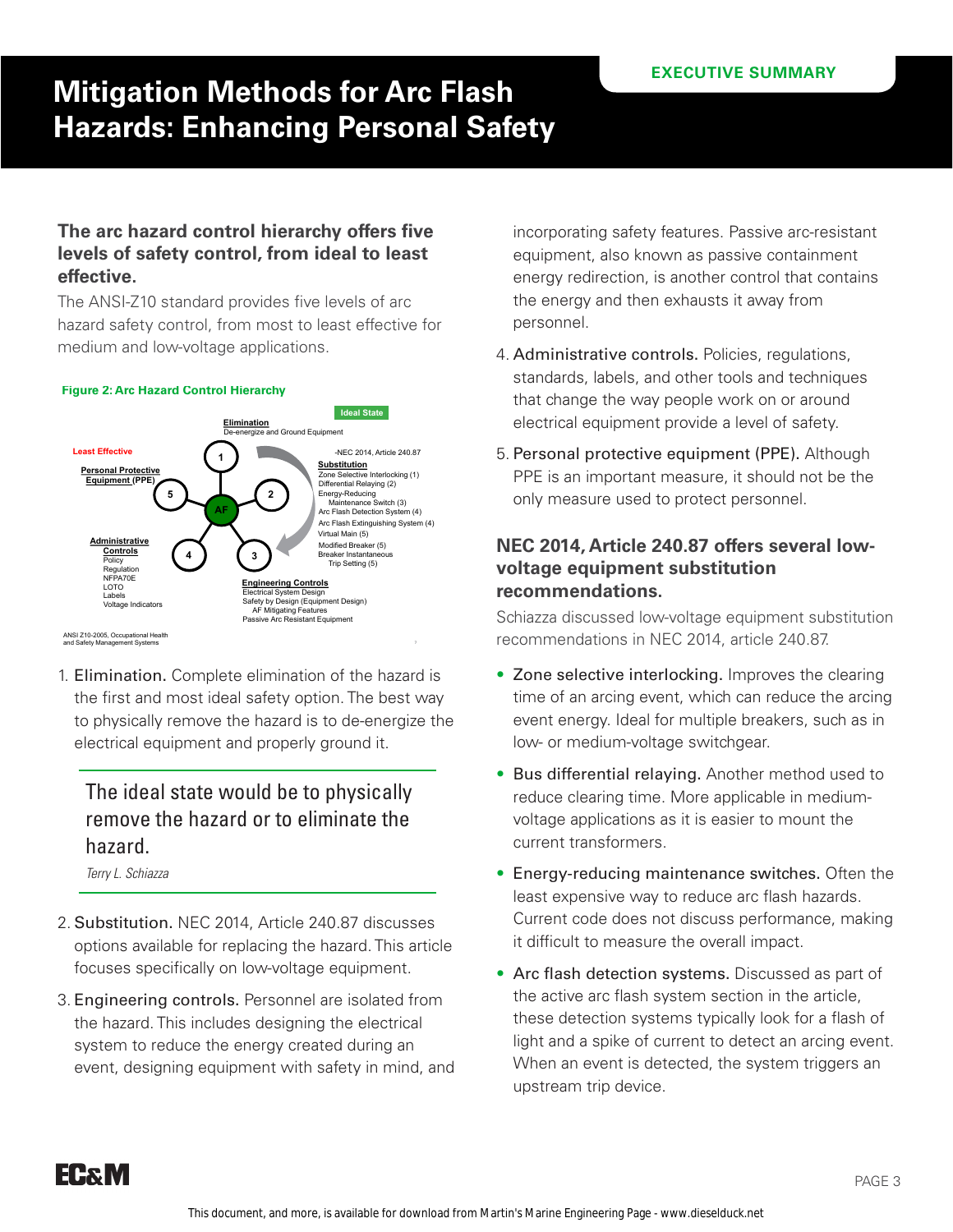• Arc flash extinguishing systems. Discussed as part of the active arc flash system section in the article, these systems use fast-acting switches to replace the arcing path with a conductive non-arcing path. After the arc is extinguished, the normal circuit protection devices will function and detect and interrupt the fault.

Technology that surfaces during the three-year NEC revision cycle is also considered potentially acceptable as a substitution. New technologies not explicitly discussed in the code won't automatically be accepted; discussions around their impact need to occur with the jurisdiction in authority.

Schiazza identified three technologies that became available after the NEC 2014 revision that can be considered as potential substitutions: the virtual main, the modified breaker, and the breaker instantaneous trip setting.

#### **To find the best solution conduct an arc flash analysis.**

Although there are a number of substitution methods available, it is important to find the one that best matches the equipment and need. This can be done by conducting an arc flash analysis.

To determine benefit from any of the arc energy reduction methods, have an arc blast study done and know what your available arcing current is.

*Chad Kennedy*

#### **Figure 3: Arc Flash Analysis Questions**

#### **Arc Flash Analysis Considerations**

- Type of equipment
- Voltage class of the equipment
- Method attributes, such as whether it lowers the incident energy
- Recovery time after an incident
- Amount of damage generated by the incident
- Relative cost of the incident

Most substitution methods can be retrofitted to existing equipment. Arc-resistant equipment typically cannot be retrofitted, but arc-resistant switchgear, low-voltage medium-voltage may become industry standard in the future.

#### **The IEEE and NEC are both considering changes in the next two years to improve safety.**

The IEEE and NEC are considering revisions to existing standards that will further improve safety provisions around arch flash hazards.

The IEEE is in the process of updating standard C37.20.7: IEEE Guide for Testing Metal-Enclosed Switchgear Rated Up to 38 kV for Internal Arcing Faults. The 2015 revision included a product annex (proposed, figure 4, below), which identified the different electrical equipment that could meet the arc-resistant standard rating.

#### **Figure 4: IEEE C37.207 Product Annex: Proposed 2015 Revision**

#### **Annex Listing**

- Annex D: Metal-enclosed low-voltage power circuit breaker switchgear (IEEE Std C37,20.1)
- Annex E: Metal-clad switchgear (IEEE Std C37.20.2)
- Annex F: Metal-enclosed interrupter switchgear (IEEE Std C37.20.3)
- Annex G: Outdoor equipment (IEEE Std C37.20.1, IEEE Std C37.20.2, IEEE Std C37.20.3)
- Annex H: Motor control centers (UL 845)
- Annex I: Medium-voltage AC controllers (UL 347)
- Annex J: Switchboards (UL 891)
- Annex K: Metal-enclosed bus (IEEE Std C37.23)\

**EC&M**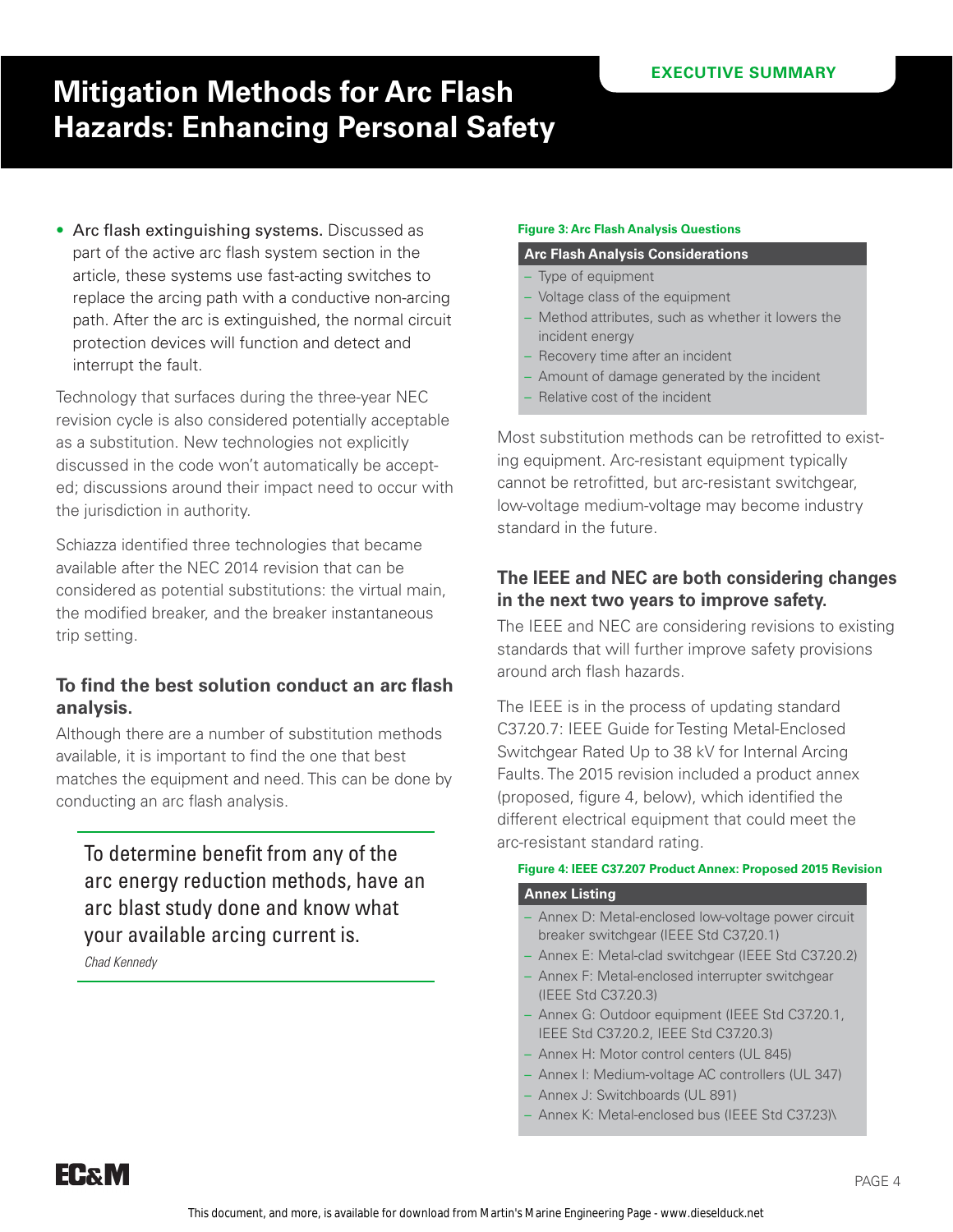The first draft of the proposed NEC 2017 includes:

- 110.16(b): Arc flash hazard labelling. This change would make the markings already recommended by the NFPA70E legally enforceable.
- 240.87(b): Method to reduce clearing time. Adds the use of an instantaneous trip setting that is less available than an arcing current and an instantaneous override that is less available than an arcing current to the substitution methods.
- 240.67: Arc energy reduction. This new article would provide documentation and methods to reduce clearing time for circuit breaker scenarios where the ampere rating of the fusible switch is 12000 A or higher. If adopted, this requirement would become effective on January 1, 2020.

## FAQs

#### Does Arc Resistant Equipment prevent you from having an arc flash event?

No; Arc flash events can and do occur in Arc Resistant equipment. Arc Resistant equipment is designed to contain and redirect the energy from the arcing fault to provide a degree of protection to workers interacting with it.

#### What are zones of protection and how do they impact the arc energy reduction provided?

"Zones" of protection are associated with protective devices so that they react to only faults inside the zone, and do not react to faults outside the zones. For example, a circuit breaker cannot detect faults upstream of its location. Understanding the zone associated with a given device is critical to understanding specifically where and to what level protection is provided.

#### Will the arc reduction means allow a reduction in the level of PPE required?

Potentially, if energy levels are reduced enough to allow for use of a lower class of protective clothing.

#### What does VAMP stands for?

VAMP is a Schneider Electric arc flash relaying product that operates on a combination of light and current to detect arcing faults very quickly. Click Here to learn more about VAMP Arch Flash Protection Systems.

The 2015 version of the NFPA 70E removed PPE Levels from the arc flash labels unless you are using the table method. So, you are saying that the new 2017 NFPA 70 (NEC) is going to require the PPE Level and require all 2015 updated studies to be re-labeled?

NFPA 70E-2015 does not allow for labels to show both an incident energy and PPE Category. But the idea of Site Specific PPE Levels is introduced, and can be used along with incident energy levels. Refer to NFPA 70E Section 130.5.

#### What is the minimum PPE equipment required by the 2014 ARC flash safety requirements?

A5: Always refer to NFPA 70E for guidance on PPE selection. The minimum requirement depends on the potential incident energy exposure. NFPA 70E-2015 recognizes that some tasks may not expose workers to an arc flash hazard, which means no PPE is required.

**EC&M**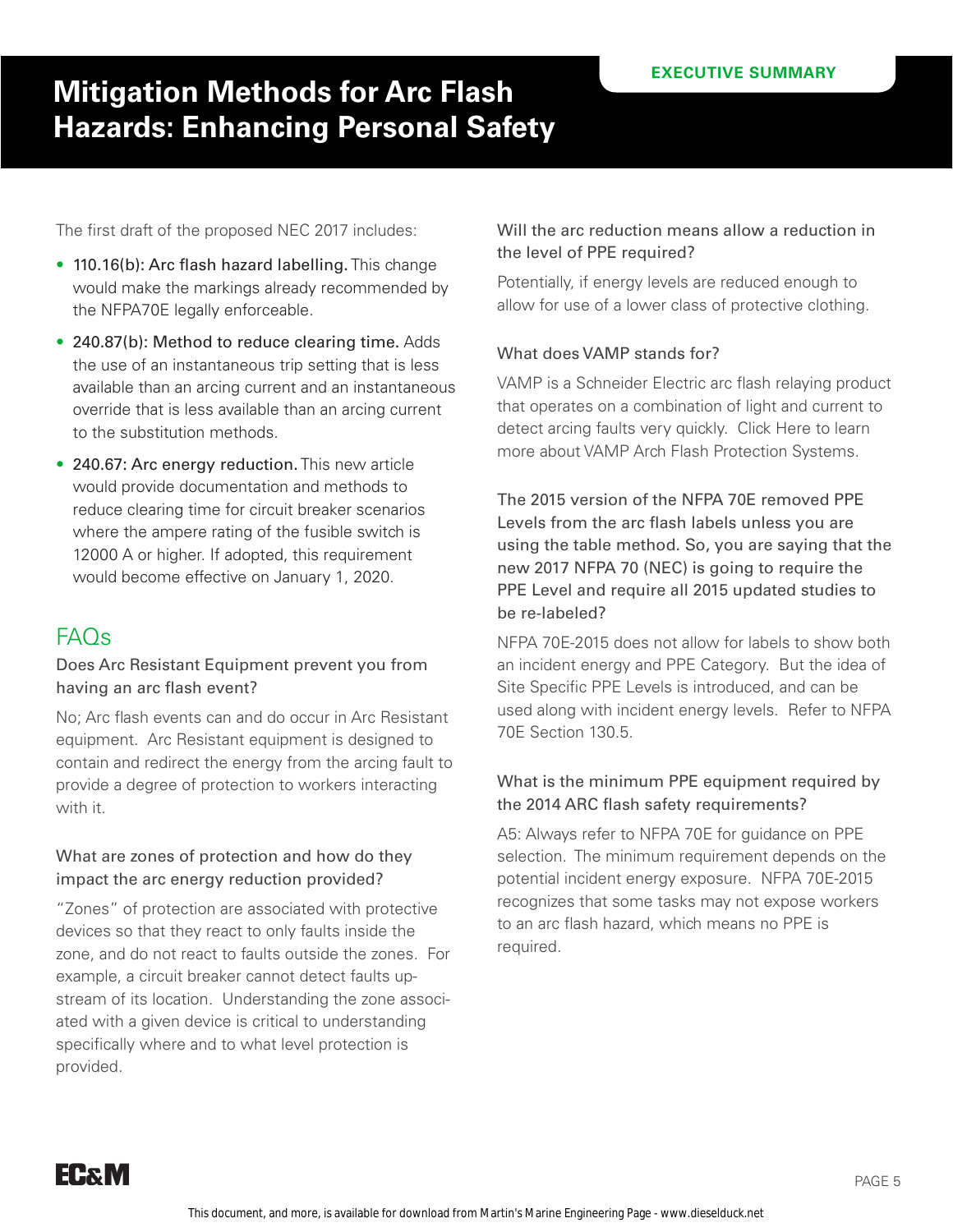#### How do you reduce the category of the line side of the main switch from the utility transformer?

In general, to reduce incident energy levels at any given location, a device upstream must trip to clear the fault quickly. Utility fuses or relays typically do not react very quickly to arcing faults in the customer gear. If adding extra protection ahead of the equipment is not possible, then looking at "avoidance" solutions, such as remote operation, can help protect the worker.

#### What are the main causes of arc flash events?

Main contributing factors would include worker error such as improper lockout/tagout process, improper equipment maintenance, contamination or foreign objects in gear, or improperly applied equipment.